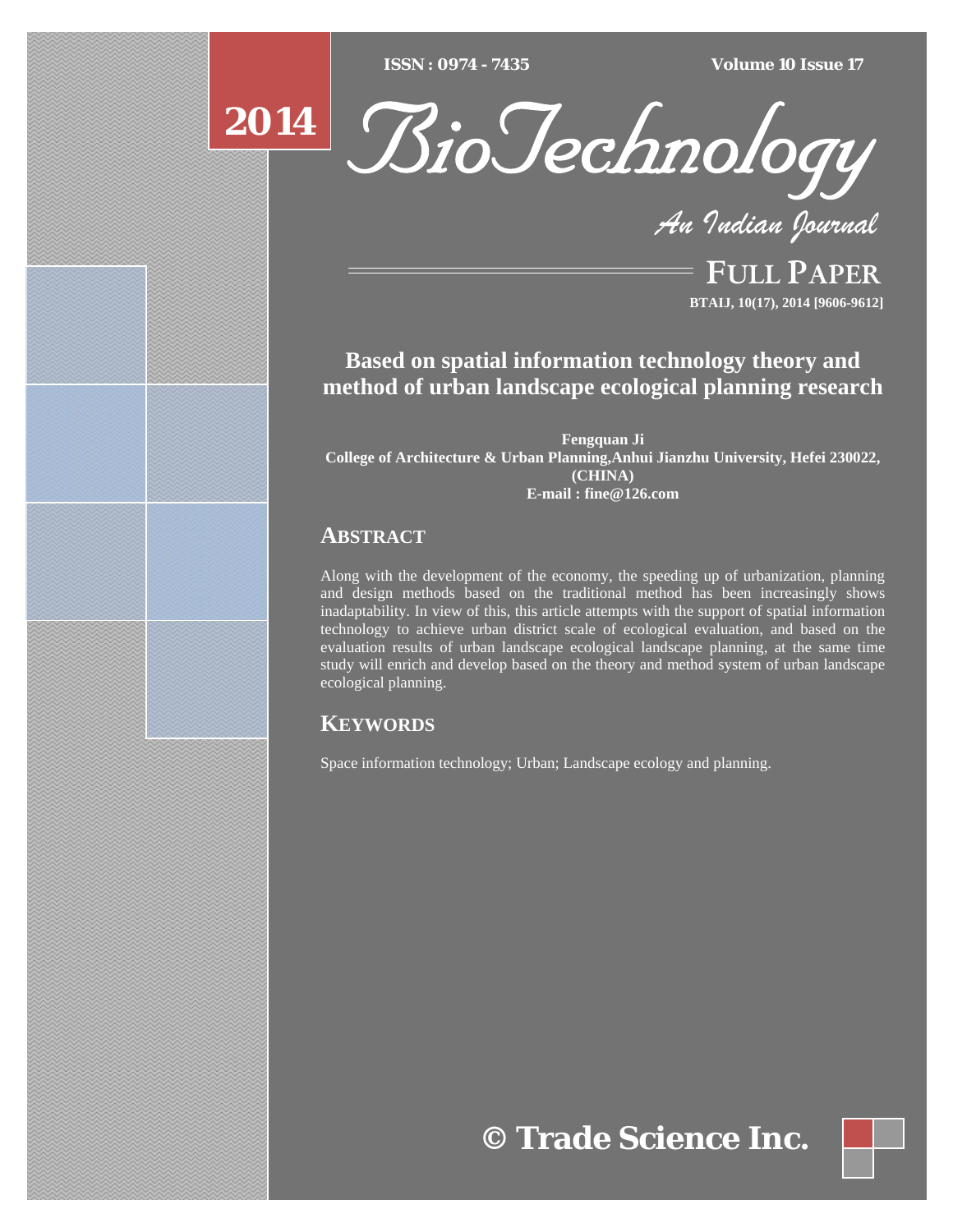#### **INTRODUCTION**

 City is the product of human social, economic and cultural development, it is the most complex ecosystem types, are highly susceptible to natural environment condition and artificial interference. Worldwide in recent decades, along with the acceleration of urbanization, urban population density, traffic congestion, shortage of resources, environmental pollution and ecological deterioration and other issues, has become the focus of our society. In terms of city in China's current environmental conditions, the problem is very serious, in some urban areas; the pollution is serious, greatly influences and restricts the sustainable development of the city**[1]**.

 Urban environment is related to the body, economy for use, innovative ecology and culture. Urban landscape ecological planning refers to the ecosystem carrying capacity range using the landscape ecology principle and system design method to guide change urban ways of production and consumption, mining area, both inside and outside of all available resources potential, the construction of a kind of industry, ecological efficiency of the cultural system of the system is reasonable, the social harmony as well as ecological health, landscape suitable space environment**[1]**, realize the socialist market economy under the conditions of economic development and environmental protection, material civilization and spiritual civilization, and a high degree of unity of natural ecology and human ecology and the sustainable development of a kind of planning method.

 However, the current landscape space planning and design, or the traditional urban planning and design of a set of programs and methods, however, the traditional planning and design for technical foundation is bad, often caused by lagging information incomplete, planning work, not on the plan formulation science, etc**[2]**. With the development of economy, the speeding up of urbanization, planning and design methods based on the traditional method has been increasingly shows inadaptability.

 In view of this, this paper presents an example of a city to carry out the research, attempts to supported by space information technology to achieve ecological evaluation of urban district scale, and urban landscape ecological landscape planning based on the evaluation results, at the same time study will enrich and develop based on SIT theory and method system of urban ecological planning.

#### **TRADITIONAL LANDSCAPE PLANNING AND DESIGN PROBLEMS**

#### **The efficiency of the basic information**

 As the urban landscape planning and design need a lot of basic data, information, wide coverage, large amount of data, the basic data is still not fully digital, data lack of efficient management, cause a lot of data loss and data changes**[3]**, it is in the different degree of planning scheme.

#### **Qualitative analysis and quantitative analysis**

 Traditional urban planning analysis is based on a large number of data sorting is proposed on the basis of planning and design of the guiding ideology, principles and methods. Mainly on qualitative analysis, quantitative analysis is complementary**[3]**, to effectively combine both. As a matter of fact, because of the large amount of basic data, area wide, complex, and the content of the quantitative analysis is often become a mere formality.

#### **Conception of the scheme and the actual effect is different**

 Conception of the scheme and the actual to achieve the effect of the differences due to the lack of traditional planning for people's behavior and psychological research, therefore, good effect of the project and the actual tend to have very big disparity**[4]**.

#### **The lack of effective evaluation system for scheme after implementation**

 Planning, without an effective evaluation system and the influence of the actual use effect is very good evaluation, this creates a lot of scheme actually became a prestige projects**[4]**, use efficiency is low. Due to the lack of evaluation system, it is relevant personnel for effective restriction and supervision.

#### **The property of the space information technology in urban ecological planning**

With the development of science and technology and city planning subjects, the traditional methods, technology and means has already can't adapt to the needs of the industry, new technology and new method will gradually introduce the urban planning industry**[4]**. New science and technology can broaden the professional field of vision, make new breakthroughs.

#### **3 D sketch thinking**

 New technology will enable designers thinking of three-dimensional expression, designers can directly convert the three-dimensional thinking in their mind to 3 d performance**[5]**, reduce the traditional way of expression of the limitation on the design thinking, will bring great changes to the designer's thinking.

#### **The scientific analysis method**

 Traditional planning method based on qualitative, quantitative and auxiliary. The introduction of new technology will increase the quantitative analysis of the planning and design of components; reduce the influence of human factors in the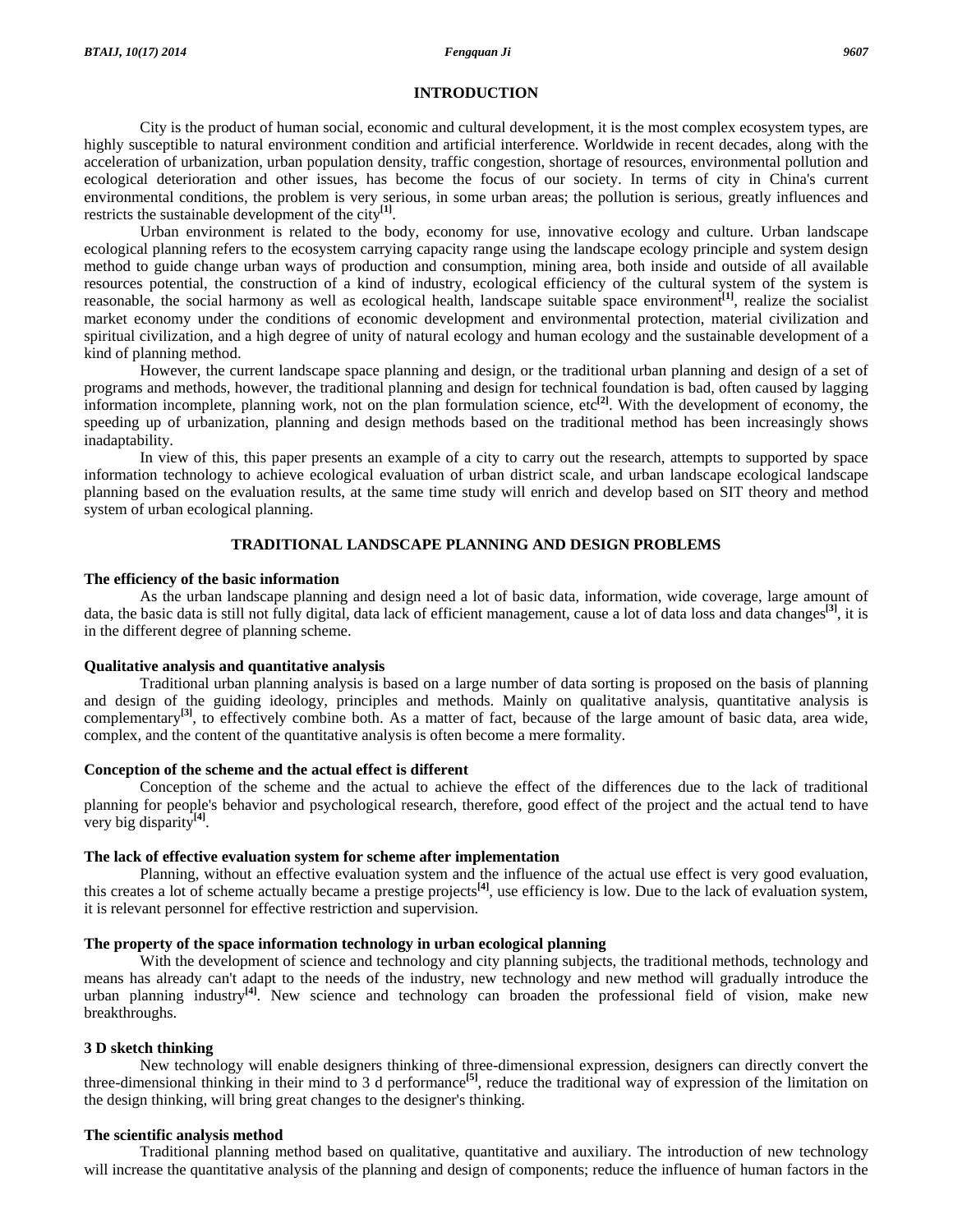planning scheme, to improve the scientificity and the rationality of the planning scheme analysis. For example: light environment for the material space and the quantitative analysis of wind environment, visual environment, etc, to plan the scientific and quantitative index is of positive significance.

#### **Multidimensional achievement performance**

 Planning achievements can realize the real three-dimensional, three-dimensional; it is completely different from the traditional design drawings and effect drawings of two-dimensional plane, sand table model, etc. It can make the observer in which any roaming, multi-angle comprehensive observation in the form of a variety of sports can make the person produces a true feeling of intimacy**[4]**, and with the combination of the virtual reality environment will make the planning more convincing.

#### **The advantageous of the plan implementation effect evaluation**

 Plan the establishment of the evaluation system of information, can to plan the effect after the implementation of effective evaluation<sup>[3]</sup>. At the same time, the related statistical data has effective guiding significance for spatial planning of urban landscape.

### **SPATIAL INFORMATION TECHNOLOGY IN URBAN LANDSCAPE ECOLOGICAL PLANNING AND DESIGN**

#### **The characteristics of urban ecological system**

 Modern city is a kind of fragile artificial ecosystem, it is exhausted on ecological process, its biggest characteristic is the highly intensive population; Urban ecosystem is incomplete and open, mainly reflected in need the support of other ecosystem (such as agricultural ecosystem, forest ecosystem and Marine ecosystem, etc.)**[5]**, the need for human input large amounts of energy and matter, at the same time, the human production and life in the city in the discharge of wastes, cannot be completely within the system decomposition, also need other ecosystems, such as farmland, ocean, etc.) in dealing with digestion.

#### **The characteristics of city landscape and space design**

 City is an open complex system, it contains a lot of material factors and several subsystems, is the material carrier of human activity. City landscape and space form is the material form of the people's subjective will, embodies the human intelligence, emotion, imagination, and the pursuit of the ideal. City landscape space is closely related to people's life, there is mutual influence between: men subjective will guide the establishment of the city landscape and space, and the existing environmental influence<sup>[4]</sup>; City landscape and space to convey the infinite information, supporting the activities of people, enrich the content of people's lives.

 City is a continuous process of development, the evolution of the urban landscape and the space form from the "space" and "time" the effect of two dimensions, namely pieces at any one time, people can get all kinds of material elements of city landscape and space; Also, any one is construction of city landscape environment and have to think about the meaning of time: "the past", the history of "present tense" application significance and the ideal pursuit of "the future". The essence of urban landscape are a physical expression of subjective intention, reflect the people in different periods of values and world view**[6]**. Therefore, we can say, correct and reasonable design of urban landscape planning concept essentially does not conflict with the theory of sustainable development, but should be complementary to each other.

#### **The modern city landscape and the relationship between ecological planning**

 Landscape ecology is an emerging interdisciplinary, mainly studies the interaction of spatial patterns and ecological processes, it is the theme of the cross of geography and ecology. It is an object with the whole landscape, through the material flow, energy flow and information flow and value flow in the earth's surface in the transmission and exchange, through biological and non-biological and the interaction between human beings and transformation, by utilizing the method of ecological system theory and system research landscape structure and function, landscape dynamic change has interaction mechanism, the research of landscape beautification pattern, optimization of structure, the rational utilization and protection, have very strong practicability. Urban ecosystem is a natural, economic, and social complex artificial ecological system, it includes the life system and environmental system, with a complex multi-level structure**[5]**, can from different angles this paper deals with the relationship between human activities and city and influence.

 Urban environmental planning as a macro guidance and coordination department interests, optimizes the allocation of urban land resources, rational organization of urban space environment is the important strategic deployment of, must have the ecological view. Only with the ecological view, directing the construction of a city in the future to the goal of ecological city, set up efficient, harmonious living environment. In recent years, the landscape planning in urban landscape features protection and has been widely used in the design of the urban environment. In the early 1960 s**[6]**, the United States and other developed countries began to use it in architecture, planning, created a precedent in landscape planning and environmental design. The goal is to create coordination between humans and their environment and harmonious atmosphere, establish land development and utilization and the harmonious relationship between the environment and resources protection

#### **Urban landscape, ecological planning and design were fusion in each other**

 City landscape and ecological planning design reflects a new dream of mankind, it is accompanied by the process of industrialization and the arrival of the post-industrial era and increasingly clear, from a new harmonious socialist movement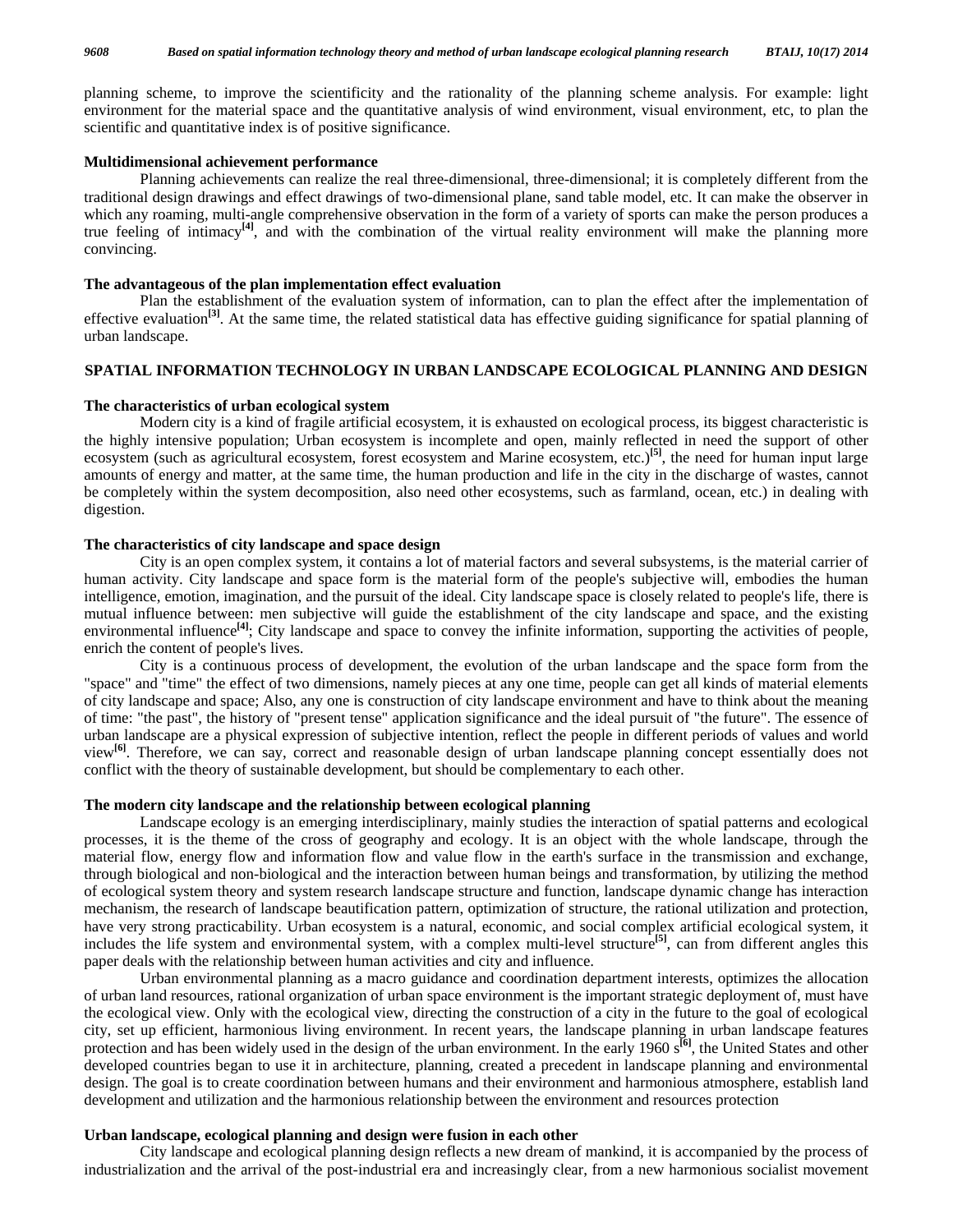pioneer Owen's industrial village, Howard's garden city and 20 s  $70 s \approx 80 s$  the rise of ecological city and sustainable cities**[3]**. This dream is the natural and cultural, design of environment and the environment of life, beautiful form and real full integration of ecological function, it will make park is no longer isolated city in particular, but let it melt, enter homes; It will let nature involved in design, Let the natural process within each person's daily life; Let people to perception, experience and care of natural processes and natural design.

#### **Urban landscape ecological planning and design should follow the general principles**

 1)Local principle. That is to say, the design should be rooted in place. For any design problem, the designer should consider the first problem is where we are? Nature allows us to do? Natural and can help us to do? We often wonder peach garden layout and magnificent houses in rural China, in fact they are not designers, but the person that reside in the long-term experience with place, on the basis of the understanding of natural harmony with the natural process of creative design of the locals<sup>[1]</sup>. Follow this principle, main show is: respect the traditional culture and local knowledge, to adapt to the natural process, and use local materials plant and building materials.

 2)To protect and conserve natural resources. The earth's natural resources, renewable resources (such as water, forest, animals, etc.) and the non-renewable resources (such as oil, coal, etc.) should be protected in order to achieve the sustainability of human survival environment, protect and save non-renewable resources to use. Even is a renewable resource, the regeneration ability is limited, so their use also need to use the way of interest rather than kill the goose that lays golden eggs.

 3)Respect for nature, nature. Modern urban residents from nature more and more far, increasingly invisible natural elements and natural process, the skyline of the remote mountains, at the foot of the horizon and horizontal line, are going to be an abstract noun. As a natural process disappear from the public eye, in the traditional design of urban life support systems also tend to be hidden. Sewage treatment plants, landfills, power plants and transformer substations are as ugly object and consciously try to hide. Natural landscape and urban life support system structure and process and blanking process, make people don't care about the environment, the present and future will not care about the environment ecological natural landscape and moderation of daily behavior and blanking process, make people don't care about the environment, the present and future are not care about the environment ecological daily behavior and moderation. So, want to let everyone participate in the design, caring environment, have to show the natural process, to make urban residents feel again stream rises after the rain, surface runoff in the pond; The natural wind through the branches and leaves of shaking, felt; From the flowers bloom, see the change of the seasons; From the natural bacterial leaf blight of vane wing, see the natural decay and degradation process.

#### **The research framework of urban landscape space**

 Space planning and design of urban landscape study has two ideas: one is the city of the ontology research; the second is the study of the city the main body. The city of the ontology research based on the traditional understanding on appearance, on the basis of theory of urban landscape through urban skin texture, urban structure, urban morphology research, explore the inherent law of evolution of urban development. Urban main body of the research is based on urban area social objects, discusses the interaction between human activities and city, mainly on the method of behaviorism and humanism method<sup>[7]</sup>. The research framework is shown in Figure 1.



**Figure 1 : Urban landscape space research framework** 

### **Technology planning and design of landscape space research framework that based on spatial information**

 Comprehensive analysis of the research framework of urban landscape planning and design, you can see, the landscape space which emphasizes the coordination of landscape space itself, and focus on landscape space material, the unity of the social, psychological level, so as to realize the overall landscape system and unified experience. Based on the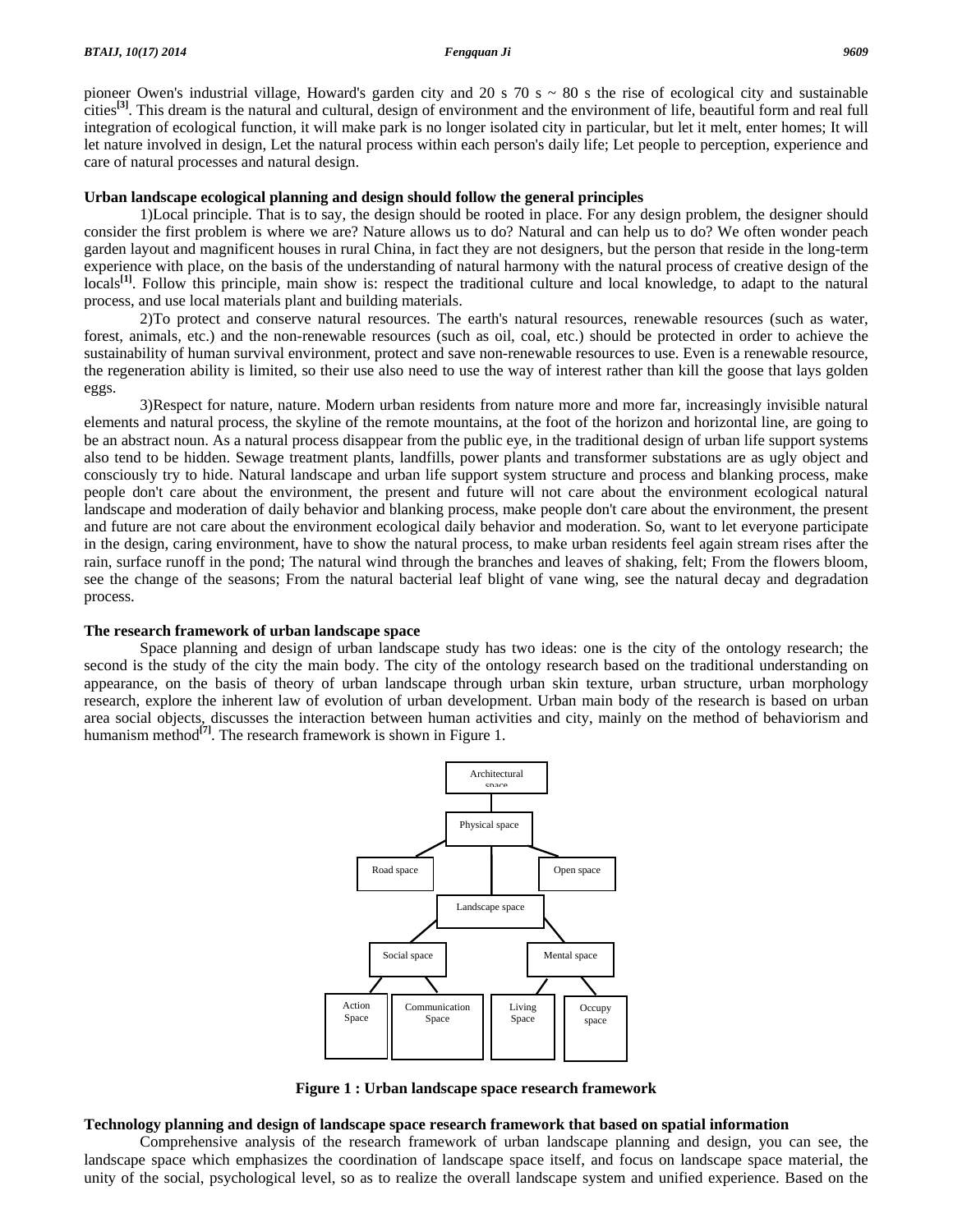landscape planning and design of digital technique, due to the limitations of the technology itself, at present also only stay in the physical space planning and design level**[7]**. And space of urban landscape planning and design requires not only from the perspective of visual to design the 3 d material space, and it is the concept of a site, including ecological environment, society, economy, etc. As shown in Figure 2.



**Figure 2 : Spatial information relevance and ecological environment** 

#### **3 s technology integrated application of data collection and processing system**

 Geographic information system (GIS), remote sensing (RS), global positioning system (GPS), PS (G) of the integrated application of, is to make the space to be clear, the scope of two-dimensional projection orientation to accurate positioning, space environment to the preliminary knowledge and understanding. At the same time, to the basic geographic data update and management effectively.

### **Database technology knowledge, methods, and the establishment of model library**

 The establishment of the basic knowledge, method, model base, is the relevant knowledge about space planning and design, methods, models, effective organization and calls in a timely manner. Such as the scale of the city square design relevant statistics, the scale of the square and the surrounding buildings proportion relations, the relationship between square and surrounding roads organization mode for effective organization, such as make this information available in the virtual design, scheme and evaluation stages can be effectively calls**[8]**.

#### **Visual spatial quantitative analysis system - based on virtual reality technology**

 The establishment of this system is that before the virtual design, to design the space has a quantitative measurement.

#### **The virtual design system--based on virtual reality technology**

 Virtual design is in the virtual three-dimensional urban environment planning and design. Planning and design personnel in a three-dimensional visual and interactive environment can accord your own visual habit that flexible intuitive for urban planning and design**[8]**, easier to plan the layout of the adjustment, get your satisfactory results, finally in the actual interactive experience to create a city.

#### **The planning scheme of quantitative evaluation system**

 The establishment of quantitative evaluation system is the quantitative comparison of many alternatives; finally choose the most appropriate solution. This system is mainly from two aspects to evaluate schemes comparison. One is the evaluation of the material space, mainly from the visual space, light, wind environment, a quantitative analysis for the solution. The other one is the evaluation of social space, more focus on the system from the psychology Angle of the behavior of the people, for the scale of the space and ancillary facilities, such as sketch, chairs, trees and shrubs, etc.)**[9]**.

#### **The implementation of the evaluation system of physical space, can respectively from the following perspective:**

 1)Visual environment evaluation. It is evaluated based on the visual analysis of 3 d virtual geographic environment of the city, through the simulation of the person under normal circumstances the visual parameters for visual visual calculation and analysis, through the public space of the visual landscape visibility proportion distribution of urban space in the characterization of visual openness.

 2)Light environment evaluation. It is based on the urban environment spatial light environmental analysis, environmental analysis from city sunset method to evaluate a specific point of the total annual sunshine.

 3)Wind environment evaluation. Using the method of computational fluid dynamics, wind load on the surface of buildings, building groups of wind environment of computer numerical simulation, at the same time, combining with the visualization technology, the solution space. The wind environment has a straightforward quantitative evaluation.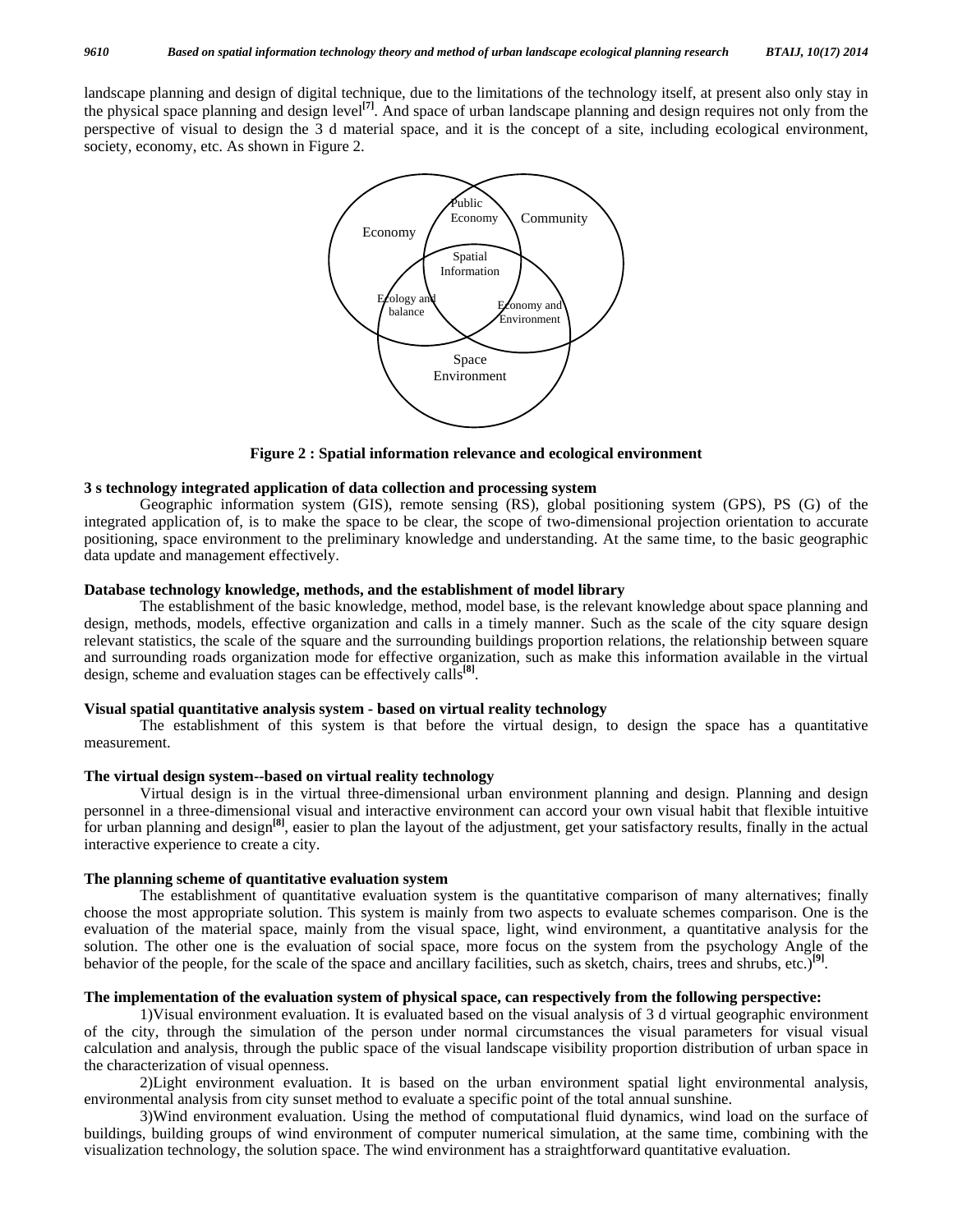

Figure 3 : Spatial Information in landscape ecology planning approach

data for simulation and analysis and gradually generated based on the results of the analysis of the abstract model of the computer<sup>[9]</sup>. With the application requirement of architecture and urban planning, in the early stages is often only abstract brief information for your reference, and are easily caused by data missing or incomplete based data practical difficulties. In traditional GIS and analysis of surveying and mapping applications, the number is based on the actual landform

due to the complicated and changeful increased the difficulty of this quantitative evaluation system. At the same time, the material in the space program evaluation system involves analysis theory to calculate the expansion due to lack of elasticity fusion, and thus increase the practical difficulty of the operation. In addition, social space analysis and evaluation system, due to need a great deal of data statistics and analysis and

#### **CON NCLUSIONS**

urban and landscape ecological pattern of urban planning based on the evaluation results, and research will enrich and develop the theory and methodology based on the urban landscape ecological planning. Show: The core ofandspace ecology theory is that attention to the harmonious coexistence between humans and nature, and its proposed use, making the maintenance of the ecological environment and the rational exploitation of resources is no longer economic or contrary to the theory of landscape ecology construction of an ideal human urban ecological environment provides a new way of thinking. Therefore, the landscape ecology theory and harmonious development concept into the design of urban green space, you can make the further integration of theory and practice, the only way to meet the needs of the community, thereby creating a higher quality of living environment. In this paper, in support of spatial information technology to achieve under the eco-city field scale evaluation of

#### **ACKNOW WLEDGEME ENTS**

a and 2014A044) The study is financially Supported by Education Commission of Anhui Province of China (Grant No. KJ2013A070